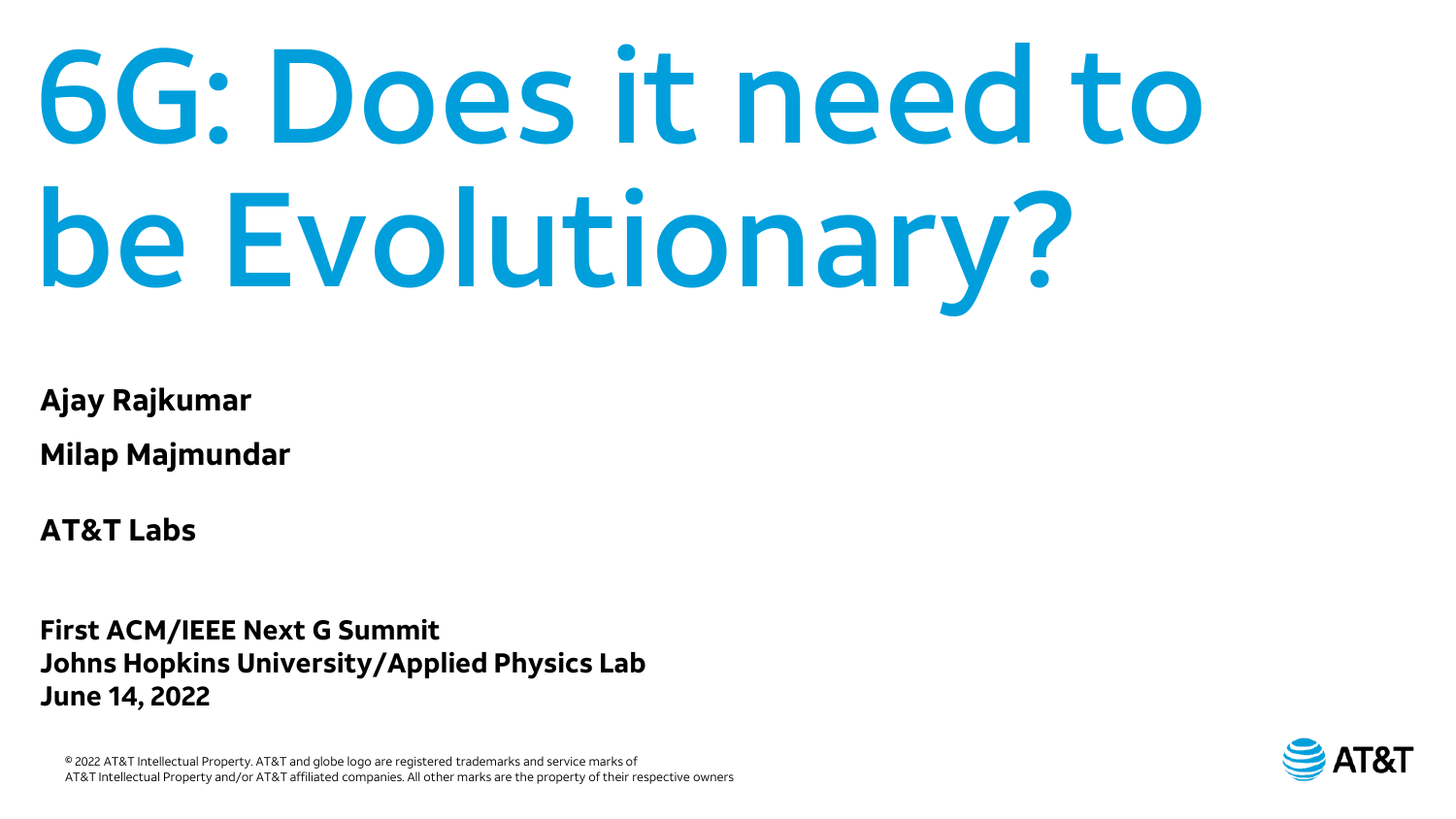# 6G Design Requirements

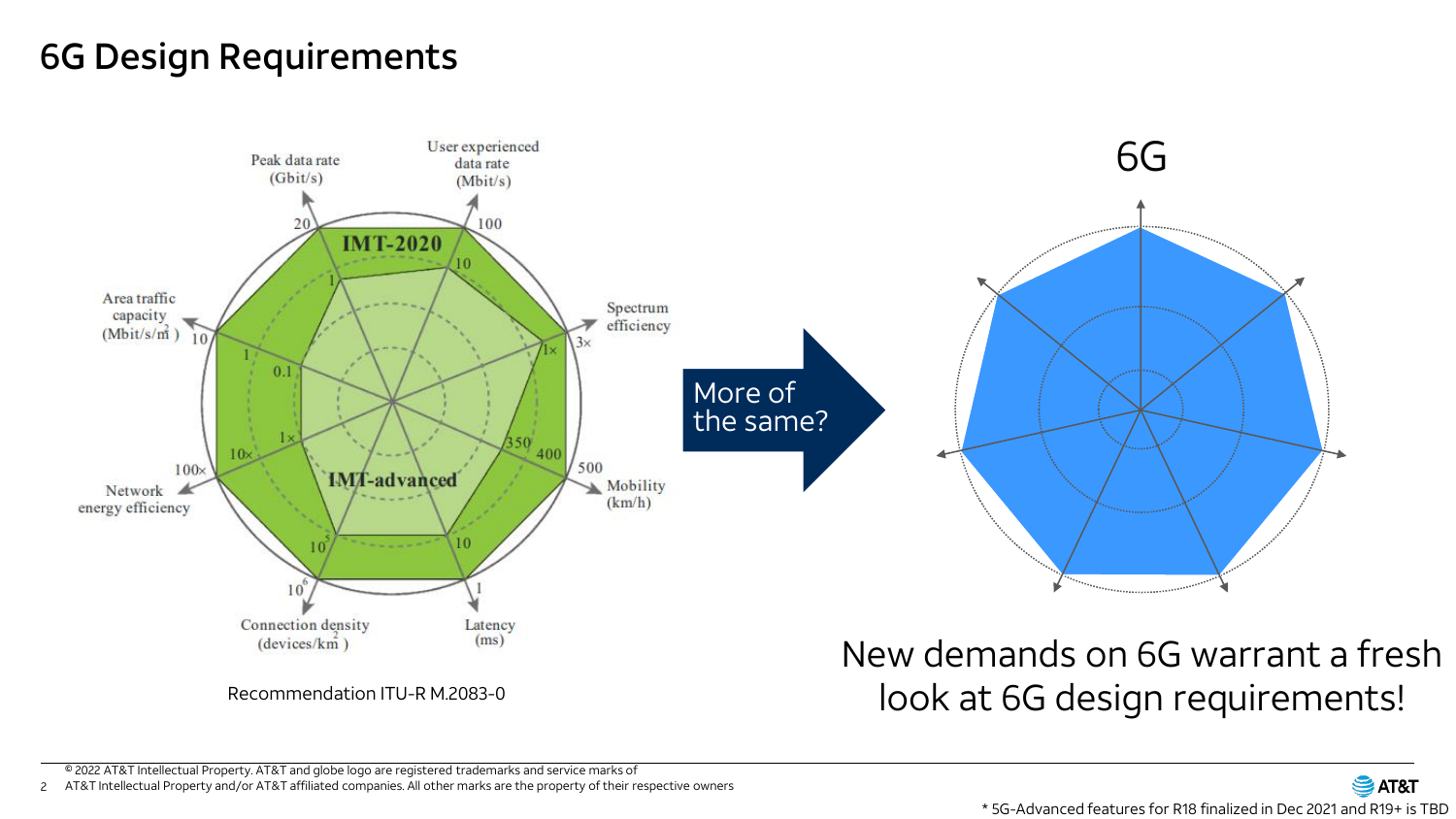# Key Goals for 6G Network



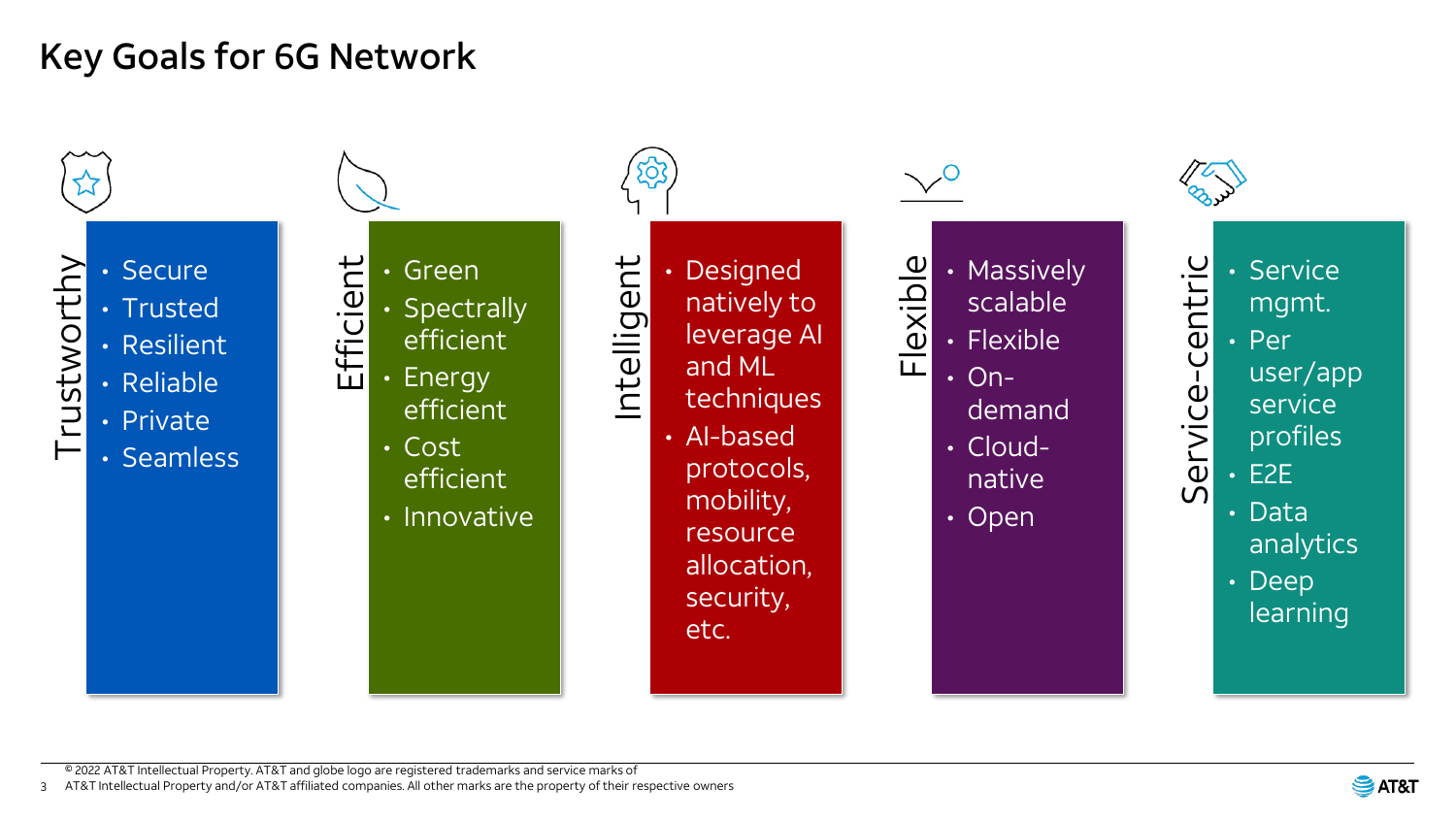## 6G Design Drivers



© 2022 AT&T Intellectual Property. AT&T and globe logo are registered trademarks and service marks of

4 AT&T Intellectual Property and/or AT&T affiliated companies. All other marks are the property of their respective owners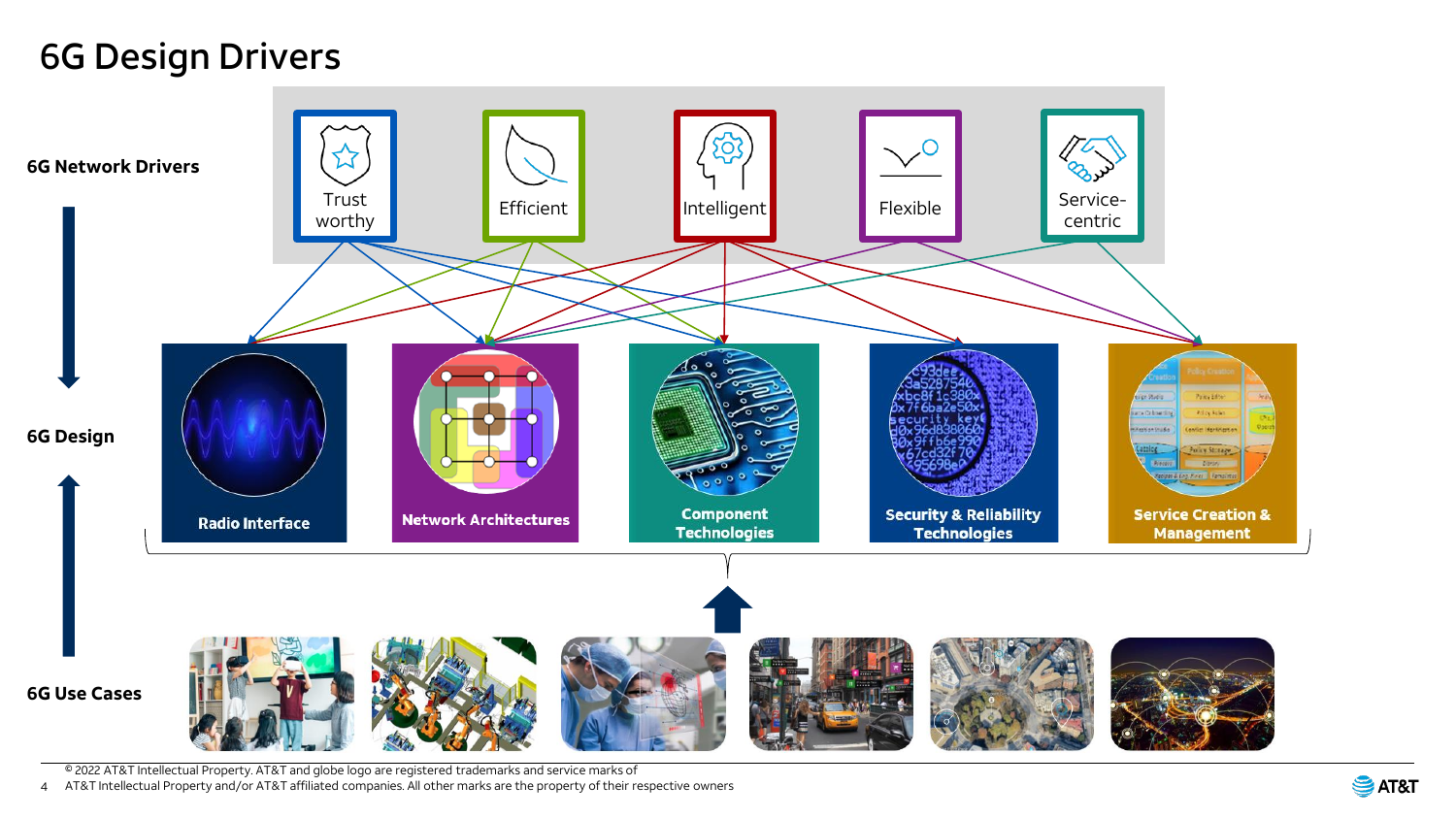# Major 6G Technology Enablers



## **Radio Interface**

New MIMO Techniques, Green Network Technologies, New Duplexing Schemes, New Waveform, Coding, Modulation & Access, Native AI/ML Design, Mesh/Sidelink, Joint Communication & Sensing, FR1/mmWave/sub-THz



## **Network Architectures**

Convergence of RAN & Core Open IFs/APIs, Open-source SW, Commodity HW, HW-SW Disaggregation, Heterogeneous Cloud Architectures, On-Demand Distributed Compute Fabric, 6G as Communication & Compute Platform, Dynamic Topology Adaptation



## **Component Technologies**

New Sensor Technologies, 3D Holography and Immersive Displays, New Battery Technologies, Heterogeneous Components, Nanotechnology Components, New RF Transceiver and Antenna **Technologies** 

## **Security & Reliability Technologies**

Flexible Security Architecture, Trusted HW and SW Identities, E2E Privacy, Data Protection, Real-Time Threat/Fault Detection & Recovery, Air Interface Security, AI/ML-based Security and Trust



## **Service Creation & Management**

Intent-Based Service Orchestration & Management, E2E Service Management, AI/ML-based Automated Network Adaptation, Service-Aware Interfaces & Nodes

© 2022 AT&T Intellectual Property. AT&T and globe logo are registered trademarks and service marks of

5 AT&T Intellectual Property and/or AT&T affiliated companies. All other marks are the property of their respective owners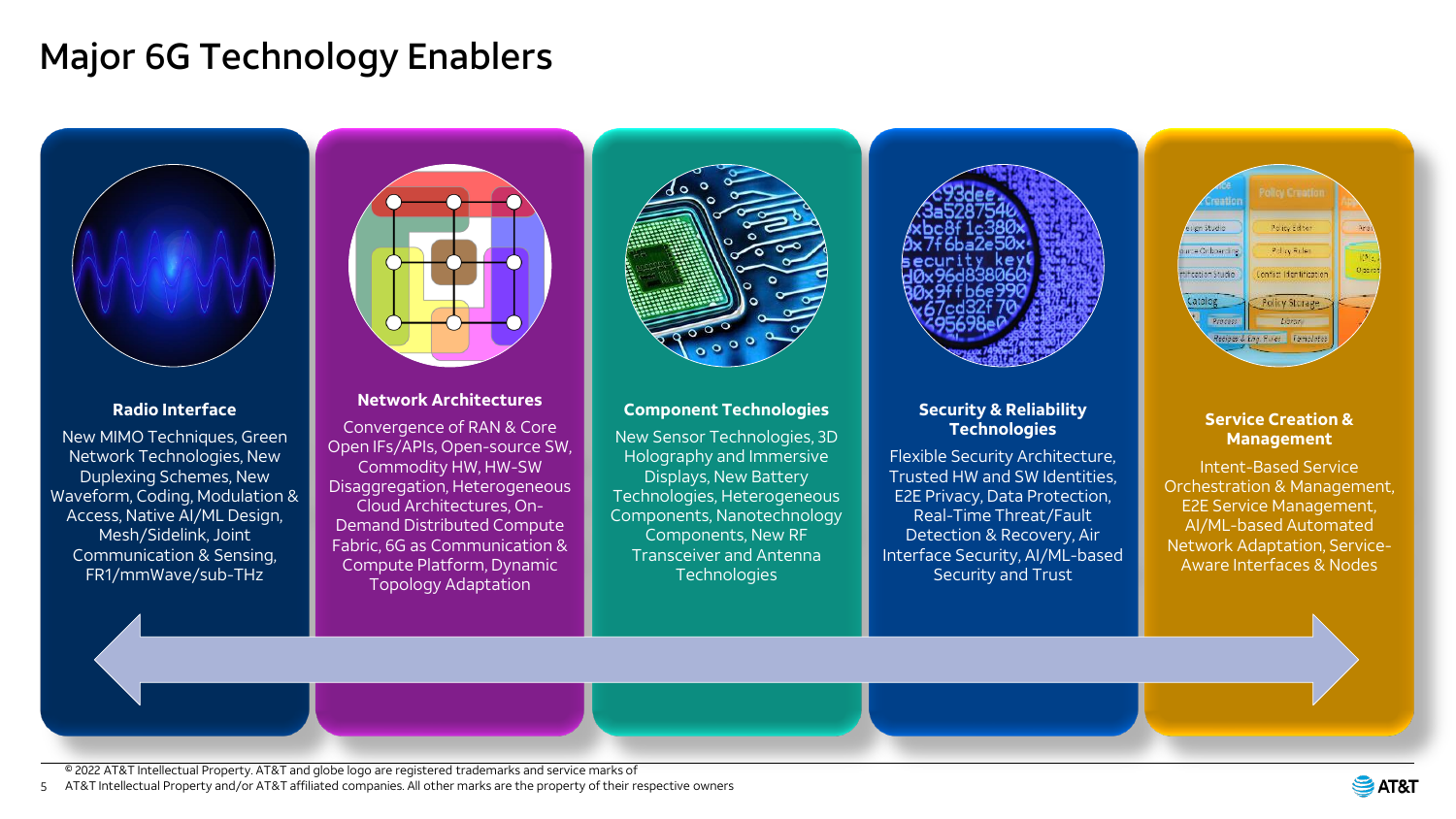# Radio Interface for Frequencies Ranging <1 GHz to Sub-THz



**Green Communications**

Less stringent linearity requirements

ON/OFF techniques in time/frequency/space Zero-energy devices and energy harvesting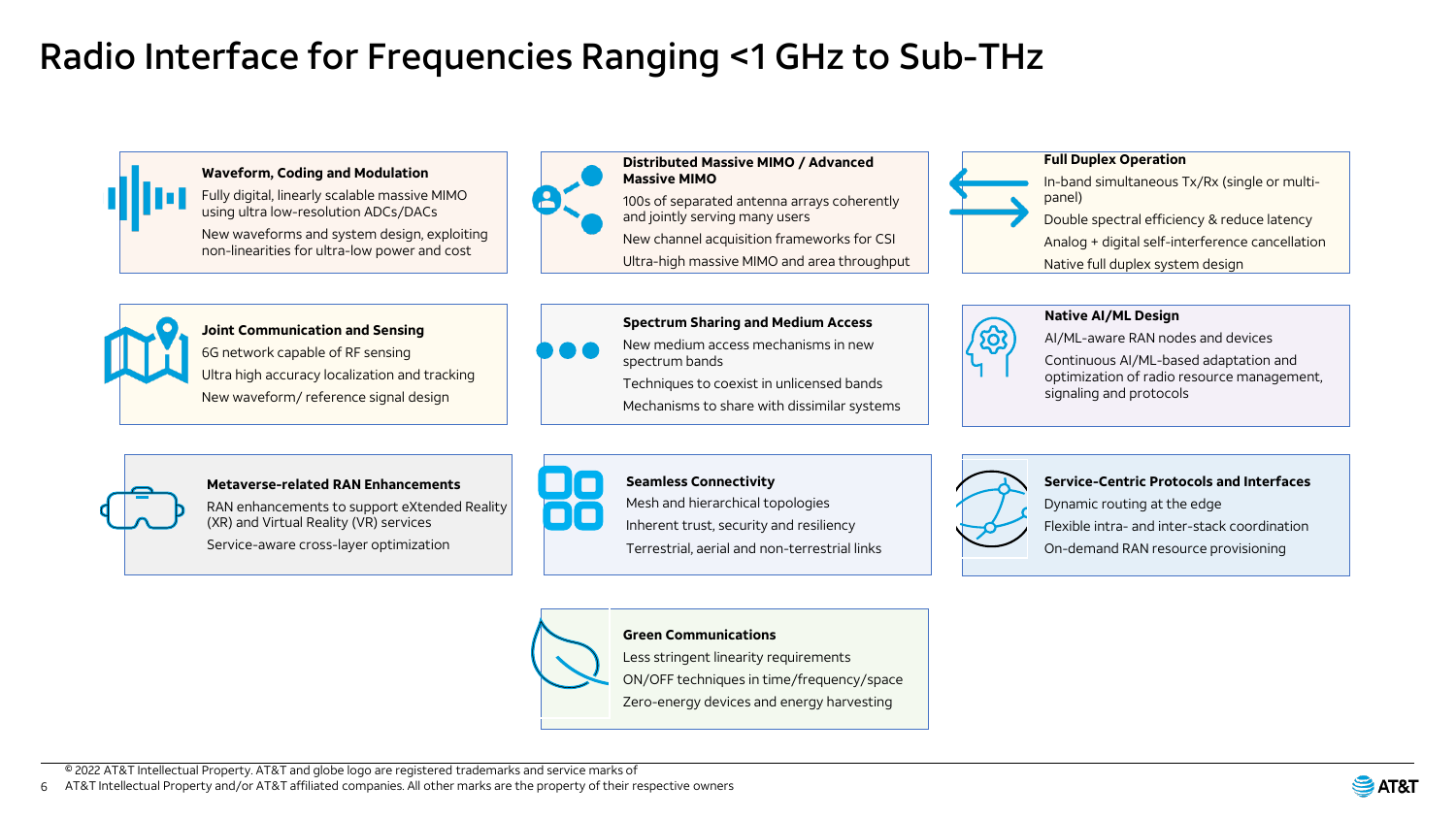## 6G Spectrum – From <1 GHz to Sub-THz!

| <b>Massive Capacity, High-Res Sensing</b><br><b>Deep Coverage, Low-Res Sensing</b>                                                  |                                                                                                                                      |                                                                                                    |            |                                                                                                                                                                                                                                                                                           |  |
|-------------------------------------------------------------------------------------------------------------------------------------|--------------------------------------------------------------------------------------------------------------------------------------|----------------------------------------------------------------------------------------------------|------------|-------------------------------------------------------------------------------------------------------------------------------------------------------------------------------------------------------------------------------------------------------------------------------------------|--|
| 3GPP FR1                                                                                                                            |                                                                                                                                      | 3GPP FR2                                                                                           |            |                                                                                                                                                                                                                                                                                           |  |
| $< 7$ GHz                                                                                                                           | $7-24$ GHz                                                                                                                           | 24-71 GHz                                                                                          | $> 71$ GHz | Sub-THz                                                                                                                                                                                                                                                                                   |  |
|                                                                                                                                     |                                                                                                                                      |                                                                                                    |            |                                                                                                                                                                                                                                                                                           |  |
| <2 GHz FDD bands for<br>deep coverage and<br>indoor penetration<br>3-7 GHz TDD bands for<br>moderate capacity with<br>good coverage | Potential new TDD bands<br>with high capacity and<br>moderate/reduced<br>coverage<br>New 3GPP $FR -$<br>Greenfield 6G<br>deployments | Very high capacity TDD<br>bands with lower<br>coverage and very little<br>or no indoor penetration |            | Extremely high capacity TDD bands with very<br>limited coverage and no penetration<br>Useful only in very targeted scenarios, such as<br>short range indoor, point-to-point, sensing, etc.<br>New 3GPP FR, waveform and system design<br>Expect lightly licensed or new licensing formats |  |

Spectrum Sharing

- Dynamic Spectrum Sharing (DSS) between 6G and NR in licensed bands
- Coexistence of 6G with other waveforms in unlicensed bands
- Spectrum sharing among dissimilar systems, in particular Federal/DoD systems

© 2022 AT&T Intellectual Property. AT&T and globe logo are registered trademarks and service marks of

7 AT&T Intellectual Property and/or AT&T affiliated companies. All other marks are the property of their respective owners